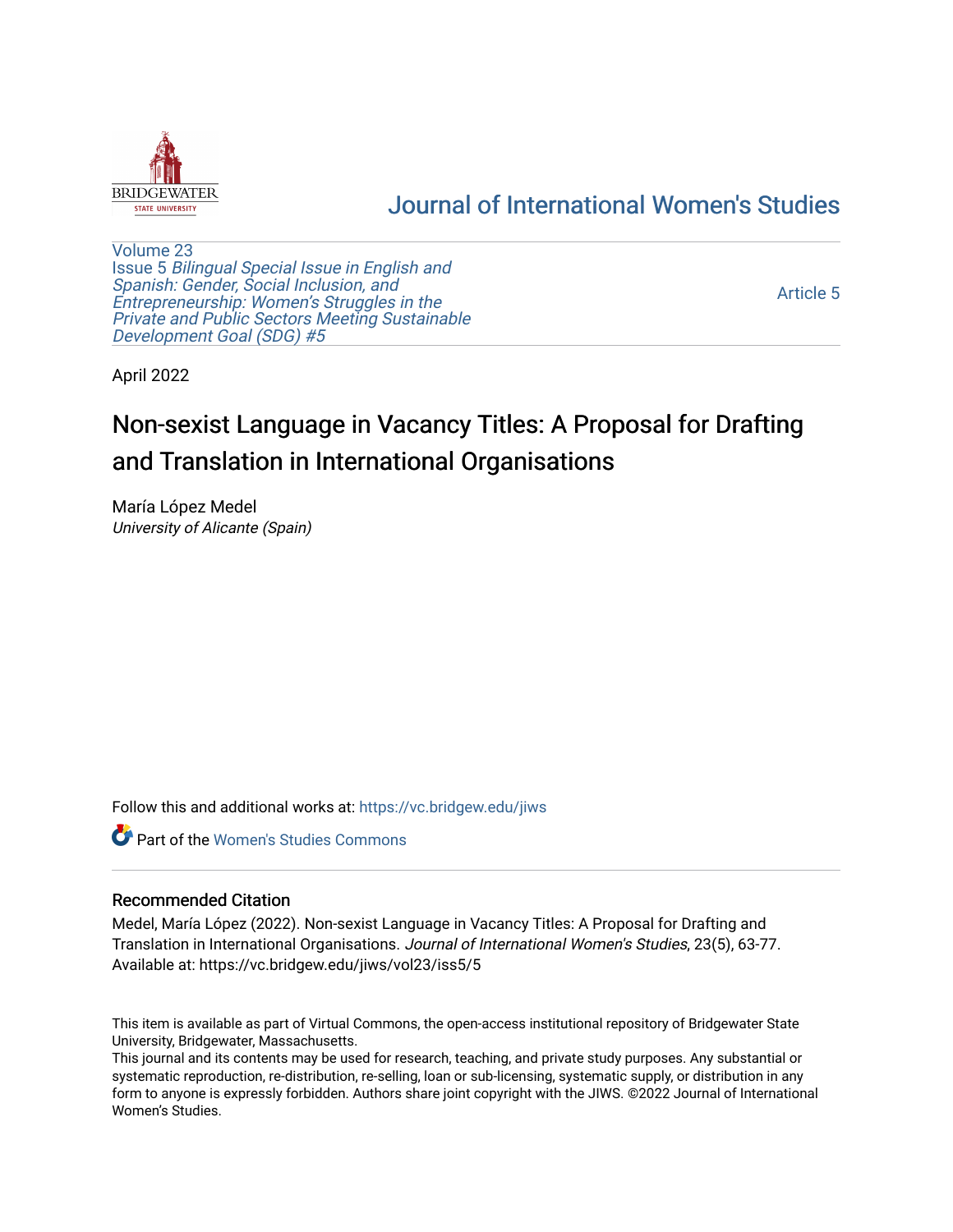## **Non-sexist Language in Vacancy Titles: A Proposal for Drafting and Translation in International Organisations**

By María López Medel<sup>1</sup>

#### **Abstract**

Current and past research confirms the existence of a gender gap that prevents women from earning the same salaries as men, having equal access to typically male sectors, and climbing the professional ladder to the highest positions of management. The separation of the sexes often starts at home or at school, with girls being led to choices of gender-stereotypical careers or domestic life. This needs to be tackled from various angles, and one tool for this is non-sexist language. Sexist language makes women invisible and secondary by referring to them in the masculine and has been proven to negatively affect women in different ways, especially in employment.

The United Nations includes best practices and strategies for non-sexist language in the Sustainable Development Goal number 5: "achieve gender equality and empower all women and girls." For the EU's European Institute for Gender Equality, the goal of non-sexist language is to eliminate the ambiguous masculine and expressions that discriminate. Despite a concerted but inconsistent effort to eradicate sexist language by governments and international organisations, discrepancies in gender expression between languages do not necessarily require the application of different techniques. In an analysis of job vacancy titles of two international organisations, a variety of gender options was observed, with some languages showing a higher proportion of neutral-language forms.

Our proposal for non-sexist drafting and translation of job advertisements calls for the systematic use of both genders alphabetically with variable profession nouns, and the use of the gender initials (*f/m*) after invariable, collective, and metonymic nouns, also in pronominal-gender languages like English. We believe that making women visible in vacancy titles will encourage female applications and establish mental connections that make women relate to the posts.

Although gender specification of job advertisements might not be the only solution to closing the gender gap, it could contribute to the betterment of women in employment. More studies are necessary to show the advantages of applying non-sexist language in vacancies for the advancement of women in the labour market together with the adoption of simple rules in drafting and translation.

*Keywords:* Non-sexist language, Translation, Job advertisements, Gender gap, International Organizations

#### **Introduction**

The World Economic Forum estimates that it will take another 267.6 years to close the gender gap in economic participation and opportunity (WEF 2021) despite the (negative) impact of the pandemic not having been fully reflected yet.

 $1$  Dr. Maria Lopez Medel is a lecturer at the University of Alicante (Spain), where she has been teaching undergraduate translation and master's modules since 2017. Her doctoral thesis focused on non-sexist translation in the European Union. A certified freelance translator since 1998, she is currently an external translator for the Translation Centre for the Bodies of the European Union specialised in financial and legal texts. She is registered as a gender expert with the European Commission. Email: [medel@ua.es](mailto:medel@ua.es)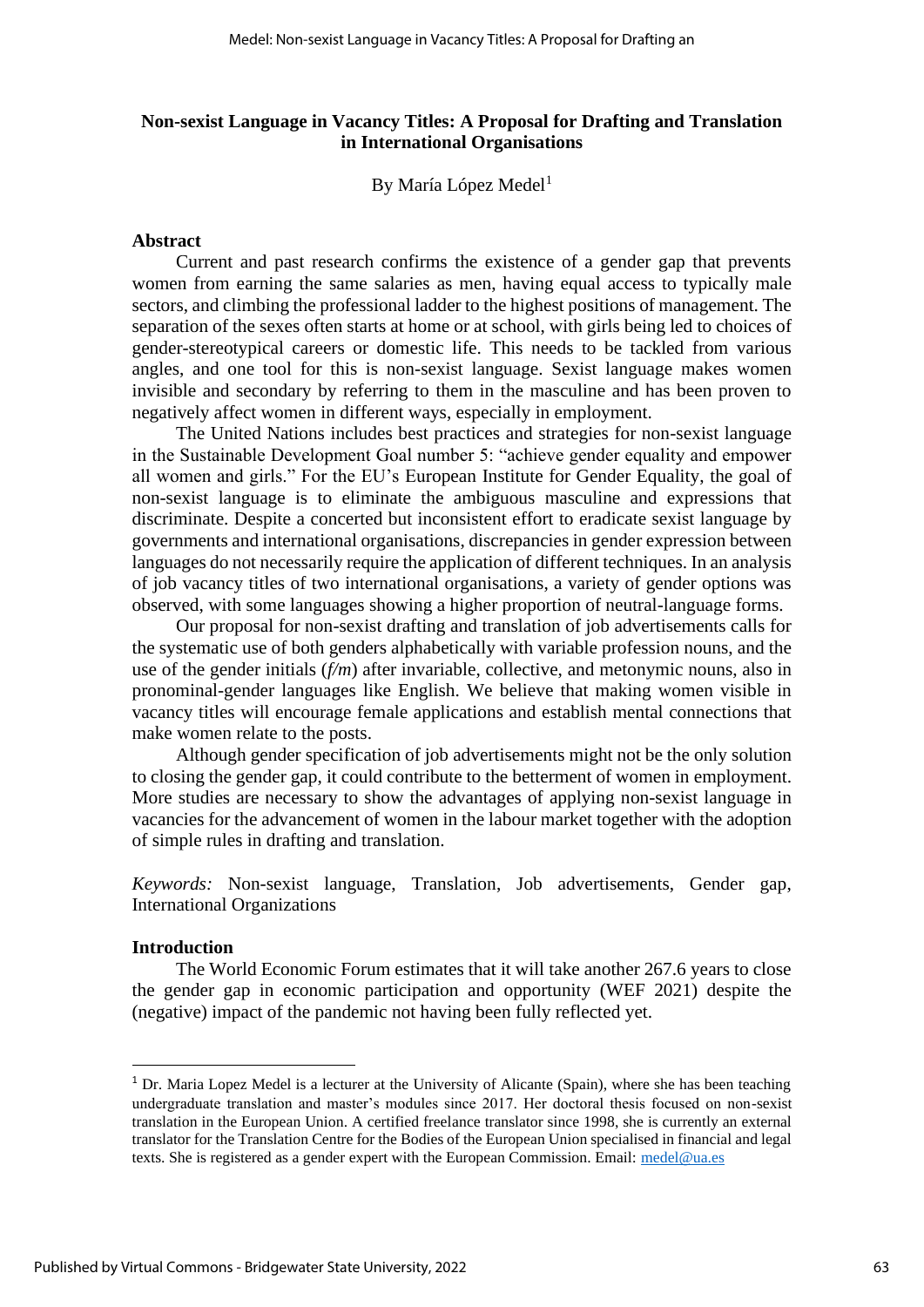Among many actions needed to improve the situation of women at work, one line of research focuses on the drafting of job vacancies since they tend to be written in masculine form and substance, and this is not without impact. Sexist language can be an obstacle to the equal access of women to the labour market and is likely to perpetuate their work segregation by clearly dividing economic sectors based on acquired gender roles. The Council of Europe unequivocally considers sexist language an obstacle for equality:

Convinced that the sexism characterising current linguistic usage in most Council of Europe member states - whereby the masculine prevails over the feminine - is hindering the establishment of equality between women and men, since it obscures the existence of women as half of humanity, while denying the equality of women and men. (COE 1990: 1)

Nevertheless, the International Labor Organization's 2019 report on gender gaps (Beghini, Cattaneo & Pozzan 2019) omits any reference to neutral-gender language in the list of best practices and bypasses this factor as an obstacle for the access of women to work. In fact, the report is translated into Spanish in the masculine.

The segregation of women at work can take three forms: horizontal, vertical, and diagonal. Women suffer horizontal work segregation (Haro Gómez 2010) that assigns them to jobs tightly linked to their gender roles. The professions where women are a majority are the paid equivalent of the tasks they carry out for free at home (caring, teaching, cleaning). Vertical segregation at work defines a hierarchical structure where women occupy the lower ranks, below the glass ceiling, even in their stereotypical activities mentioned above. And finally, women's diagonal work segregation pervades all sectors and levels with worse conditions than men and pushes them to opt for part-time employment that allows them to assume their caring responsibilities at home and with the family.

An experiment carried out in Madrid and Barcelona (González, Cortina & Rodríguez 2019) observed gender bias in favour of men in the selection process of a fictitious man and woman with identical CVs. The fake male and female candidates sent 5,600 applications to more than 1,000 job offers with varying degrees of qualifications and parenthood status, where only their photo and name changed (María and Mario). The study assessed the probabilities of receiving an appointment for a job interview.

Given the same conditions, María was 30% less likely to be called for an interview than Mario. The candidate less affected by this stereotype-based discrimination was a childless woman with high skills, whose difference with an equally qualified man was statistically insignificant. Meanwhile, a woman with children was penalised twice, as a woman and as a mother. The research provided "strong evidence that this discrimination has a 'statistical' basis, as it is grounded in employers' stereotypes about the potentially lower productivity of female applicants" (González, Cortina & Rodríguez 2019: 196). As a result, mothers can end up withdrawing from the job market.

Many women also leave their jobs after realizing that they're paying the "motherhood penalty" - they get fewer opportunities and lower wages than childless women or men (even those who are fathers) because they are presumed to be less committed to work. (Ammerman & Groysberg 2021)

Black and minority ethnic women suffer the double discrimination of sexism and racism. Their loss of almost 40 cents per dollar compared with what others earn means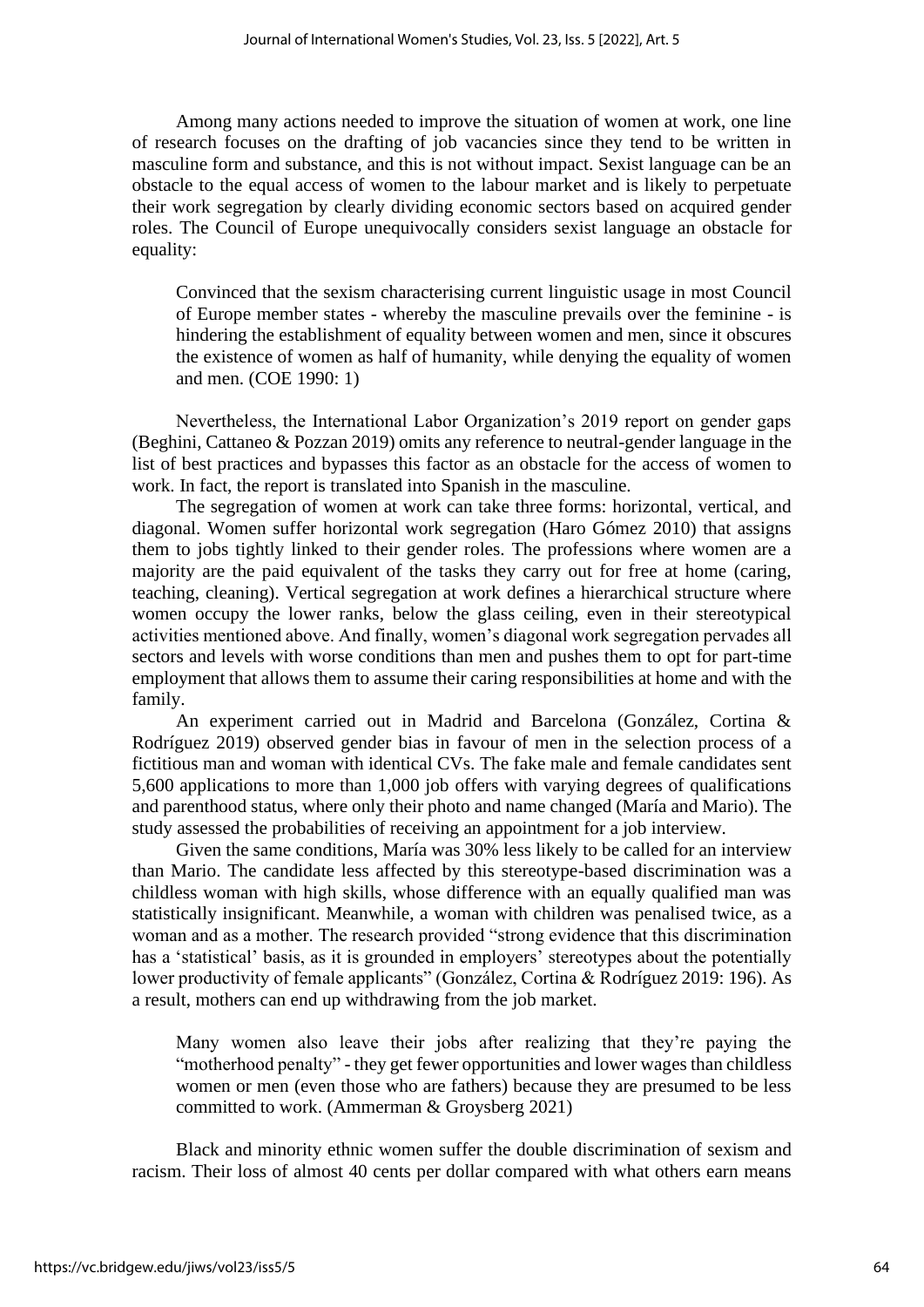that "(t)he wage gap will typically cost a Black woman nearly \$1 million dollars over a lifetime of work and contributes to the racial wealth gap" (Tucker 2020: 4). Disabled women are forced to overcome the generalised stereotype of people with disabilities being less productive at the workplace (Longhi 2017) and this is added to the gender inequalities.

#### **Studies**

The scope for non-sexist language in form and content to reduce gender inequalities of women accessing the workplace has been explored with positive results, but what it teaches us is not being put into practice. Also, research focuses mainly on the rate of conversion of vacancy notices to applications by women but disregards the actual selection and promotion stages.

Past research has attempted to establish the effects of gender-biased language in the perpetuation of stereotypes and gender discrimination. For instance, in the information technology sector, the use of gender-biased language is linked to discrimination and harassment at work. Organisations like Accenture include the use of gender-fair language in their culture-resetting instructions (Accenture & Girls who code 2019).

Fifty years ago, Bem & Bem (1973) concluded that female secondary education and university students were less likely to apply to job offers written in masculine, even if the work profile was stereotypically female (Menegatti & Rubini 2012).

More recently, a study of the relationship between gender-neutral language in online job ads in four European countries with different levels of gender equality established that "language use in job advertisements indeed corresponds with linguistic, cultural, and socioeconomic aspects and may contribute to the transmission of gender (in)equalities and gender stereotypes" (Hodel, Formanowicz, Sczesny *et al.* 2017: 384). Other studies in the last decade have shown that the content of resumes, job profiles, and letters of recommendation can be gender biased against women through the use of less agentic terms as opposed to men (Stroi 2019).

Junta de Castilla y León analysed 597 job adverts in the press in search of sexist language between 2006 and 2009 (Haro Gómez 2010): 75% of the adverts of the study were found sexist because they did not expressly include both sexes. In higher positions the percentage was even greater. A new category was later created for mixed advertisements using the gender endings separated by a slash, with masculine first (*o/a*).

This effect can be felt in other areas, like education. For example, women decreased their effort when taking a math test written in the masculine in an experiment with 963 Hebrew-speakers:

(O)ur findings suggest that stereotypes and cultural beliefs about sex are so deeply embedded in languages that they unconsciously impact people's beliefs, efforts, and performance in ways that reinforce gender inequality and thus further legitimize and sustain gender inequality. (Kricheli-Katz & Regev 2021: 6)

Other studies have successfully linked the proportion of English female pronouns included in the Google Books database of American books to the situation of women's status in that country (Twenge et al. 2012).

It is likely that masculine language is seen as a negative factor for female applicants, who are already more reluctant to apply to a job if they do not fulfil 100% of the criteria, as opposed to 60% for men (Ignatova 2019). Job ads that use wording typically associated with masculine stereotypes can be perceived as having less women in the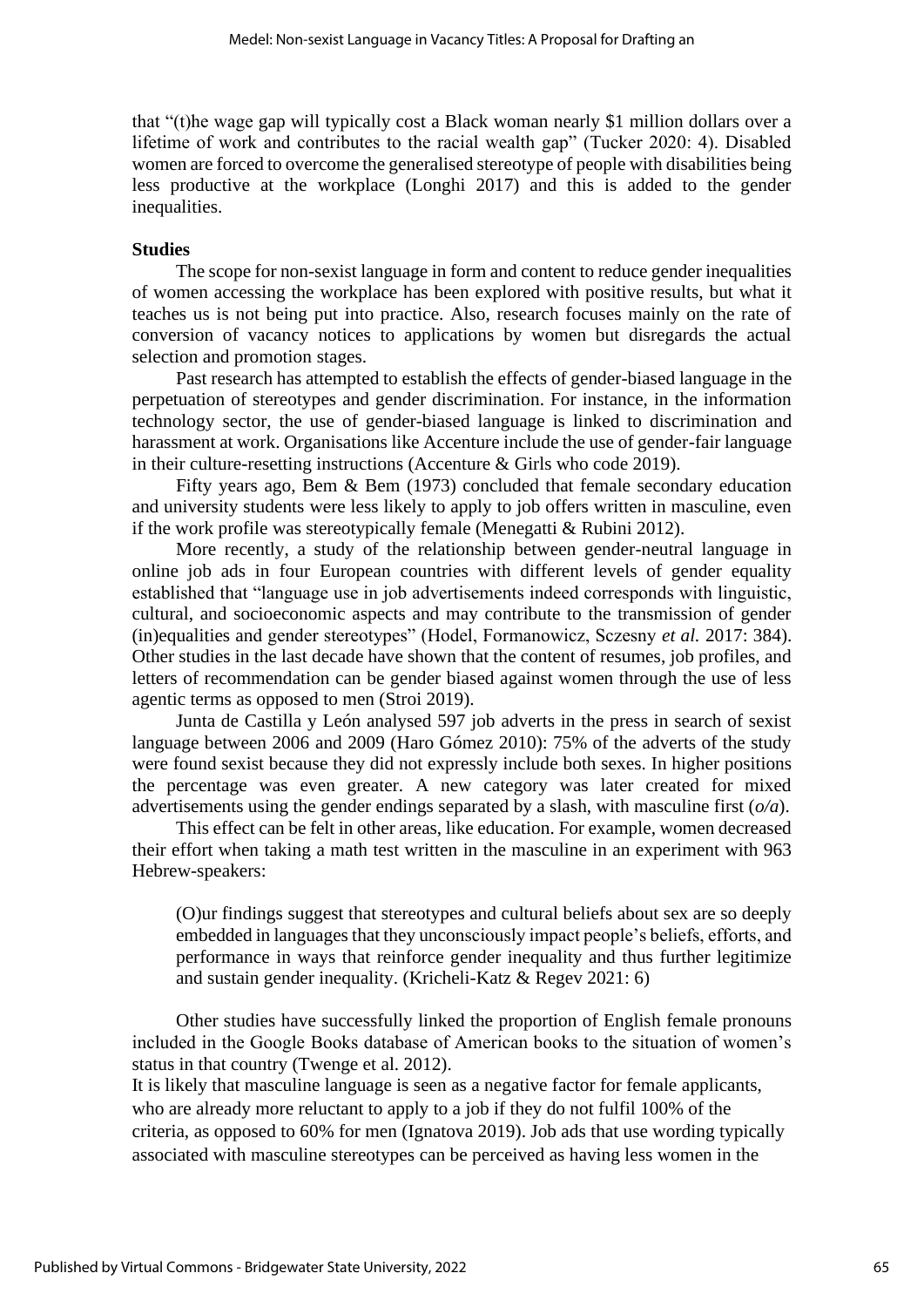post and are less appealing to women and more to men, given a lack of feeling of belonging (Gaucher, Friesen & Key 2011).

#### **Gender in Language**

As seen in previous research, the prevalence of masculinity over femininity in language perpetuates gender stereotypes and, among other things, promotes the perpetuation of the three types of segregation of women at work (vertical, horizontal, and diagonal). On the contrary, non-sexist language benefits women the most:

At first glance linguistic gender asymmetries seem to affect mostly women. When masculine forms are used it is women who are seen as less prototypical category exemplars, it is women who feel less adequate or are less preferred as job candidates, and it is women who profit from GFL [gender-fair language]. (Sczesny, Formanowicz & Moser 2016: 8-9)

In terms of the expression of gender, languages can be divided into three groups: semantic, pronominal, and genderless. The name "grammatical-gender languages" does not reflect the meaningful differences between grammatical gender (assigned to objects and ideas) and semantic gender (related to the sexes, or the biological features of animate subjects). Nonetheless, the differentiation between grammatical and semantic gender is crucial for the study of language inequalities between men and women.

In languages with semantic gender, nouns can show gender differences and the gender of personal nouns can agree with the sex of their antecedent (Spanish, German). Other personal nouns are invariable but sometimes express the sex of the person through the use of gender articles and adjectives. So-called epicene nouns refer to people but have grammatical gender irrespective of the sex of their antecedent. Finally, collective personal nouns and metonyms refer to people without stating their sex and therefore also adopt grammatical gender. Gender personal pronouns can be omitted, while possessive pronouns can agree with the gender of the thing in possession instead of with the sex of its owner.

Pronominal-gender languages express semantic gender mainly through personal and possessive pronouns. Also, personal pronouns are of obligatory use in sentence formation, whereas nouns in these languages (whether referring to objects, ideas or people) tend to adopt a gender-free form (English, Danish). Some personal nouns are composed of gendered particles or endings. Finally, genderless languages express gender through heteronyms or adjectives (Finnish, Turkish).

The likelihood of a connection between the advancement of equality between the sexes and the type of language spoken in terms of gender expression is not clear. While some research interconnects the type of gender-traits in a language with social progression in terms of equality, a glimpse of the World Economic Forum's 2021 gendergap study of 156 countries (WEF 2021) refutes this hypothesis. In fact, the WEF index shows countries with Spanish as their official or main language in very different positions, and the same for English. This means that a semantic-gender language (Spanish) is not necessarily less prone to be spoken in a more egalitarian society than a pronominal-gender one (English). As a matter of fact, the differences among same-language countries can be immense: from New Zealand  $(4<sup>th</sup>$  in the rank) to Nigeria (139) and from Spain (14) to Guatemala (122). Interestingly, a genderless language does not guarantee a higher position on the list (Finland is number 2 and Turkey is number 133).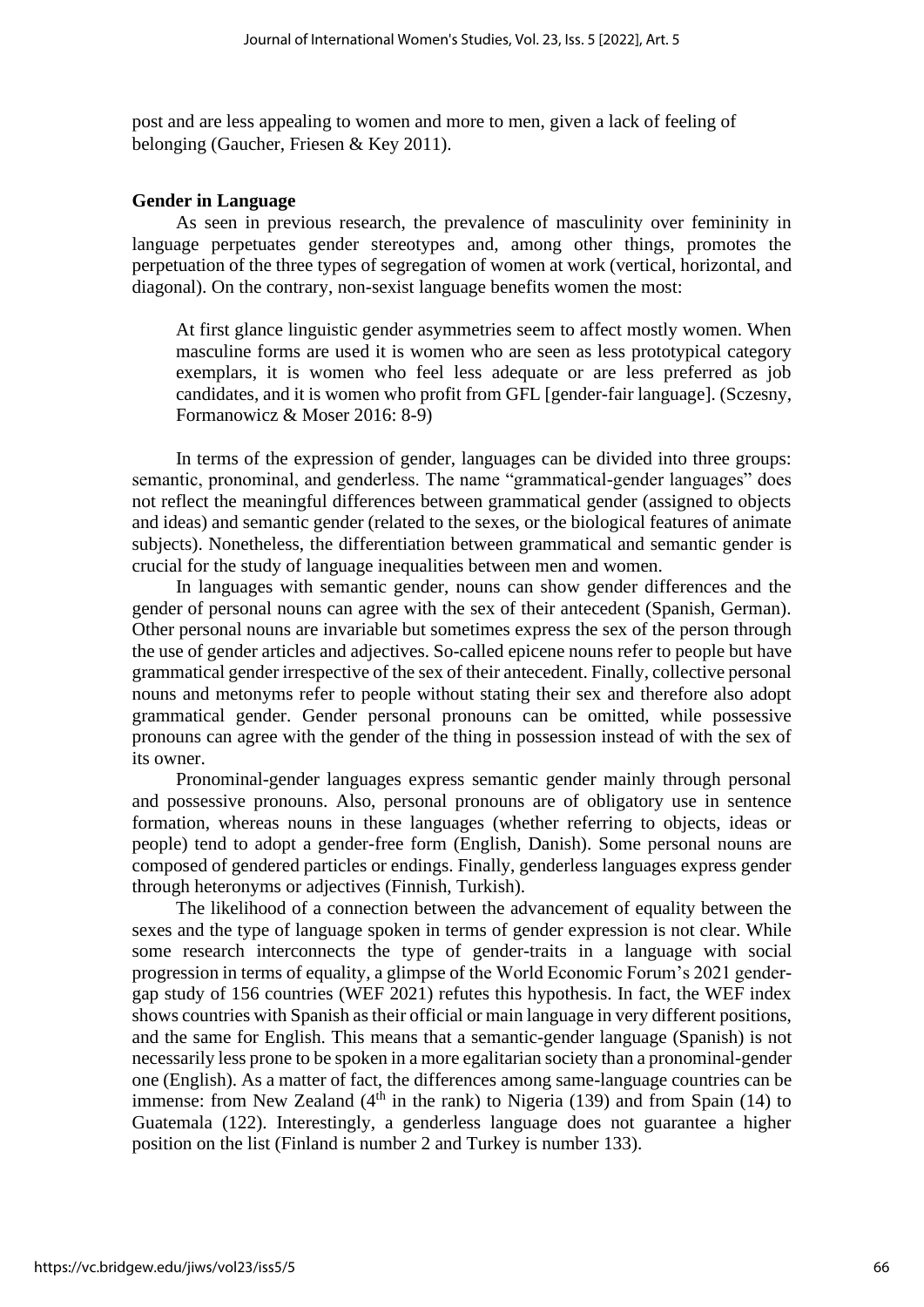#### **Description of the Model Used**

We will describe the situation of sexist language at work in two international multilingual organisations (UN and EU) through a look at the vacancy titles posted in their career websites. This way we can compare the use or lack of use of gender-fair strategies in different languages and subsequently propose a homogeneous approach. An overview of non-sexist language guidelines in these institutions draws a landscape of inconsistency, ambiguity, and non-supervision that can affect implementation.

The first pages of these websites in several languages feed our analysis and the titles extracted are assigned a grammatical or semantic gender. The first working hypothesis suggests lack of application and of homogeneity of non-sexist language techniques in these organisations' vacancy notices in different languages, considering their specific expression features.

A second hypothesis suggests negative effects of the incoherent application of nonsexist language techniques for the access of women as employees in these organisations. Research has established the obstacles that masculine language poses to equality at work since women tend to be more self-demanding and will not submit their application unless they are very confident about their chances (for example, if the vacancy seems designed for a man).

This is particularly true in managerial positions. According to Eurostat 2020 data, 37% of managers, 28% of board members, and 18% of executives in EU countries are women. In the Union itself, only four women have headed top institutions after more than sixty years of almost all-male dominance. Within the institutions, the situation of women can be better than in some of the member states but it is still not at parity and the gender gap is wider at higher instances.

The aim of this paper is to develop a set of clear, simple instructions that can be used in all languages and guarantee visibility and equal treatment for women in the drafting of job vacancy titles. We hope that this will entice applications from women and subsequently boost their presence in these institutions, in particular in more senior positions.

#### **Non-sexist Language Guidelines**

The numerous gender-fair language guidelines published by all types of governments and organisations, sometimes against the opinion of the official language authorities, suffer from incoherence and heterogeneity. This inhibits their implementation, together with their non-compulsory status. Other times, the use of nonsexist language is endorsed by regulations, but its compliance is not subject to supervision. This can be observed in the EU, where dozens of style guides exist that contain mere recommendations on gender-fair drafting.

The main reference tool for written documents in the EU is the *Interinstitutional Style Guide*. The application of this guide is compulsory for anyone involved in the production of EU documents according to the introduction on its website. Its English version contains a specific section on this matter where it states that "gender-neutral language is nowadays preferred wherever possible." The list of techniques encompassed in section 10.6 ("Gender-neutral language") does not include adding initials (*f/m*) after a neutral noun. There are no specific instructions on non-sexist language drafting of vacancy notices in the EU.

The drafting of this section shows a lower degree of obligation than other sections of the guide if we look at the terms and expressions used (*are preferred, are often used, may be a useful technique, if its use is really necessary*, etc.). The adjective *preferred* is only found in one more section of the guide, devoted to a disregarded term: the EU's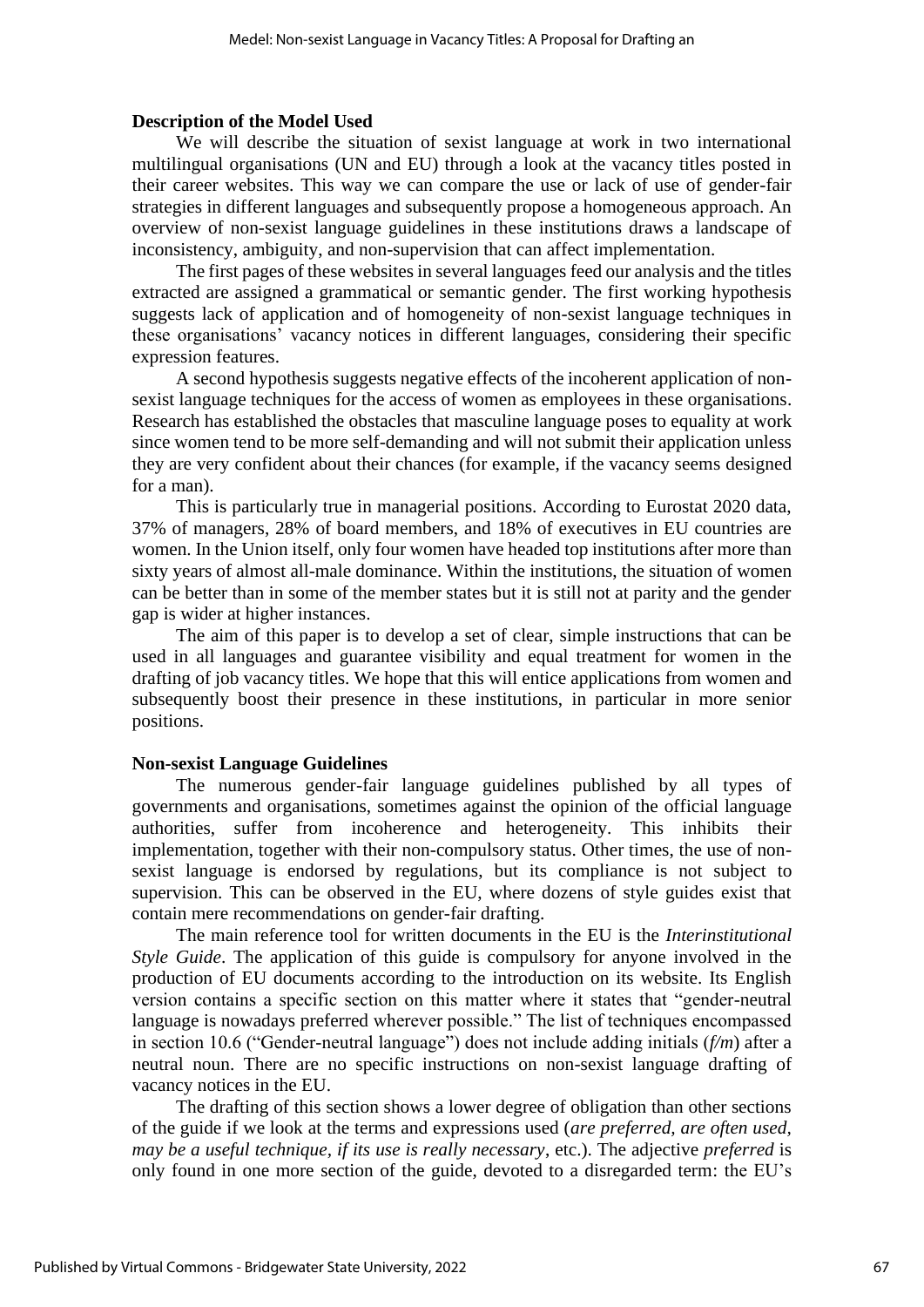recommendation to write *cent* in all languages was opposed by the Spanish Academy in the correspondent entry of the *Diccionario panhispánico de dudas*, where the language authority calls for the use of *céntimo* instead and the latter is the form most widely used.

The UN sets a comparable example with simple rules on gender-inclusive language that can be summarised in using non-discriminatory language (always) and specifying the sex of a person only if or when relevant for communication. These rules are applicable to all departments and official languages.

The different approaches in terms of gender-fair language of both organisations (clear, simple, and uniform in the UN; and vague, optional, and language-specific in the EU) could affect the drafting of job vacancy titles in terms of the universal use of masculine to refer to people indistinctively.

#### **Gender-fair Strategies: Feminisation or Neutralisation**

The main strategies for the elimination of sexism in language can be summarised as neutralisation and feminisation. Their effects, techniques, and use can differ, but their common goal is to replace the universal use of masculine gender by feminine or neutral terms.

Neutralisation aims to remove all gender marks and can be considered as harmful for women, who remain hidden behind neutral, instead of masculine terms. This depends largely on the type of language, since pronominal-gender languages are more easily neutralised by omitting their gendered elements (pronouns, gender inflections). On a positive side, neutralisation can be more easily adopted in formal environments.

Feminisation is a flawed term when referring to the addition of female forms, usually after male ones. In fact, if the expression of both genders counteracts each other, the result could simply be qualified as neutralisation or, more precisely, gender specification. After all, pure feminisation (the appearance of only the feminine gender) is seldom used or supported, and when it appears it tends to be restricted to stereotypical roles. Nevertheless, feminisation can be recommended when referring, for example, to a woman who holds a certain office or profession. This is subject to more criticism when it has to do with positions of high status. Neutral language is also more predominant as a replacement for feminisation or when referring to women or female sectors (Hodel, Formanowicz, Sczesny *et al.* 2017).

One technique of neutral language that has become popular is the addition of the initials of both genders separated by a slash (*m/f*) after the (genderless) noun, especially in pronominal-gender languages like English. In semantic-gender languages, like Spanish, we can include this technique in the group of neutralisation strategies, but the predominance of gendered profession and position nouns makes the addition of both initials redundant or incoherent if using only the masculine form. Instead, nouns tend to be spelled in masculine and followed by a slash and their feminine ending.

In this paper, we refer to the mentioning of both genders as gender specification or neutralisation (not feminisation, since feminine is not the only gender displayed) and defend the placement of both gender inflections in alphabetical order only.

#### **The Advantages of Alphabetisation**

We believe that the alphabetisation of gender pairs (whichever their part of speech) only poses advantages to other arrangement methods, such as masculinisation, randomisation, or alternation.

Alphabetisation is arguably fairer than male-first order, and the position of the genders is not affected by social, cultural, or personal prejudice (like randomisation).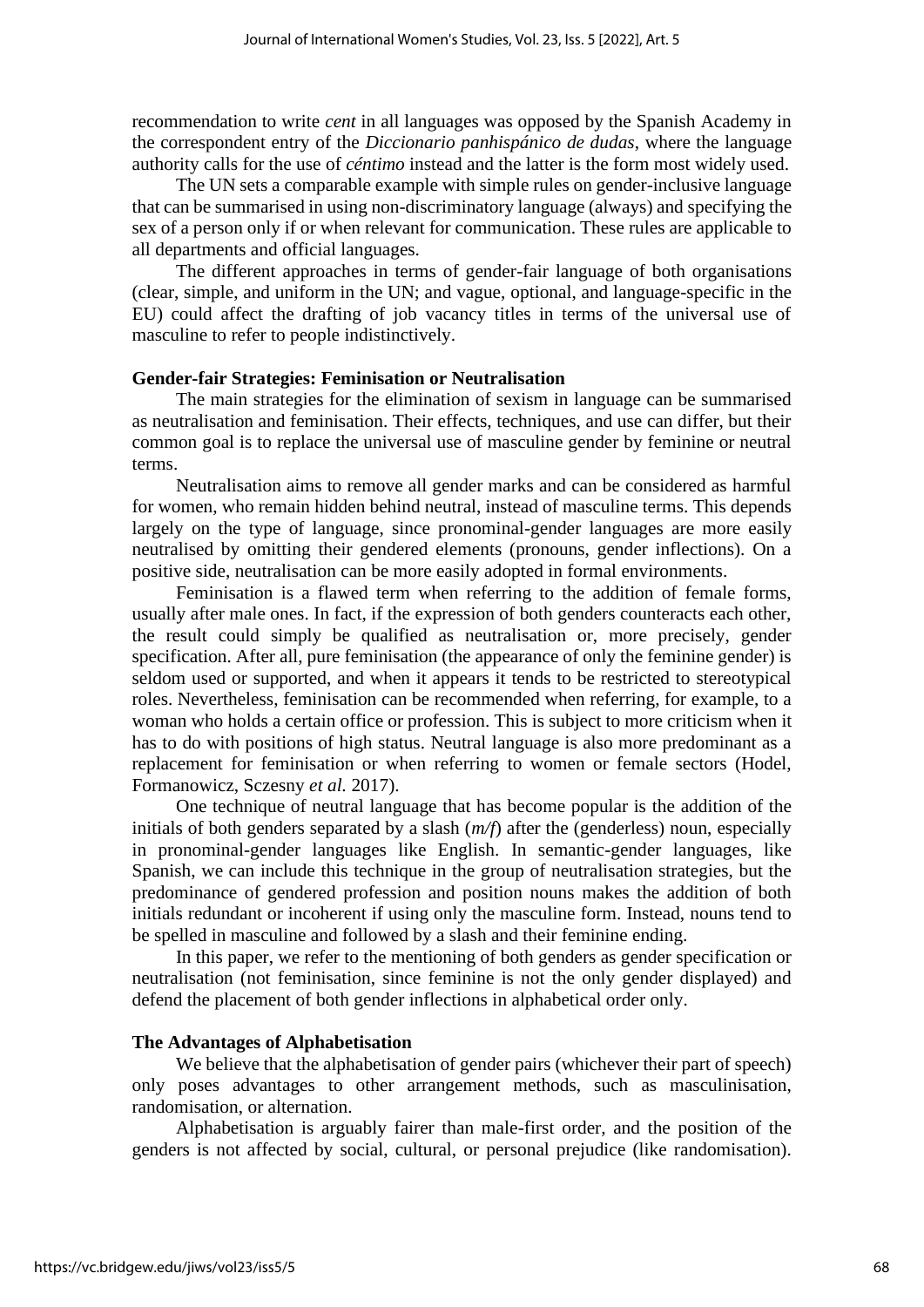Also, studies have asserted that when both genders are mentioned, the one placed first is perceived as more highly relevant (Kesebir 2017).

Let us not be mistaken: male-first order is not casual or innocent but directly related to the central and foremost place of men in society. In Spanish, the language academy established the use of male-first order in the  $18<sup>th</sup>$  century, stating that substance must precede quality (nouns before adjectives), agency must precede action (subjects before verbs), and seniority and dignity must take first place. For that reason, fathers, men, and sons are named before mothers, women, and daughters (RAE 1771). By continuing to prioritise men before women in language, male-first gender pairs can convey and perpetuate discrimination.

Alphabetical arrangement is a millenary custom that democratised the access of knowledge (as opposed to memorisation or subject order) and is not gender biased. Nevertheless, in spite of a dictionary being "a book that contains a list of words in alphabetical order and explains their meanings or gives a word for them in another language" (Cambridge Dictionary), alphabetisation can be superseded by male-first order. Dictionaries can be sexist for other reasons, like their selection of words, definitions, examples of use, inclusion of outdated terms or meanings, presence or absence of notes, and of course the universal use of masculine in their wording, but the alphabetisation of genders in their entries might be one of the easiest and quickest improvements that they could make in this regard (both in the arrangement of genderinflected terms and of initials. In the Spanish dictionary entry for *lawyer*, the gender variants are ordered with the masculine first instead of alphabetically (*abogada, o*) as well as the gender initials (*f y m*), and the definition is also written in masculine (*licenciado*) instead of an epicene (*persona licenciada*):

abogado, da

Del lat. advocātus.

1. m. y f. Licenciado en derecho que ofrece profesionalmente asesoramiento jurídico y que ejerce la defensa de las partes en los procesos judiciales o en los procedimientos administrativos. (RAE 2020)

Alphabetical arrangement is an easy system to operate and supervise, unlike randomisation and alternation. Some gender-fair guides suggest alternating the order of genders but the need to keep track of what we have done previously in the text makes it cumbersome and time-consuming. Indeed, alternation could be the fairest of the systems, especially with an even number of pairs, but alphabetisation is a permanent rule that is not dependent on what happened in the previous or subsequent paragraph.

Alphabetisation is a proper arbitrary order that might not be fair or equal in the number of first placements of each gender, but it does not need an automatic randomorder generator so that humans are not involved in the randomisation process.

Feminisation, as the permanent placement of feminine before masculine, could be advocated to counteract centuries of masculinisation. The same goes for the use of universal or generic feminine in language. In fact, female-first order could be considered a positive discrimination policy, as implemented in other areas, provided that it was a temporary measure until full compensation was attained. The purpose of positive discrimination is to achieve 50% presence of men and women in employment, education, decision bodies, etc., and one way to fulfil this goal is to favour women until their numbers are equal to men's. Nevertheless, achieving an equal number of male-first and female-first pairs would mean alternating the genders through a text and this has been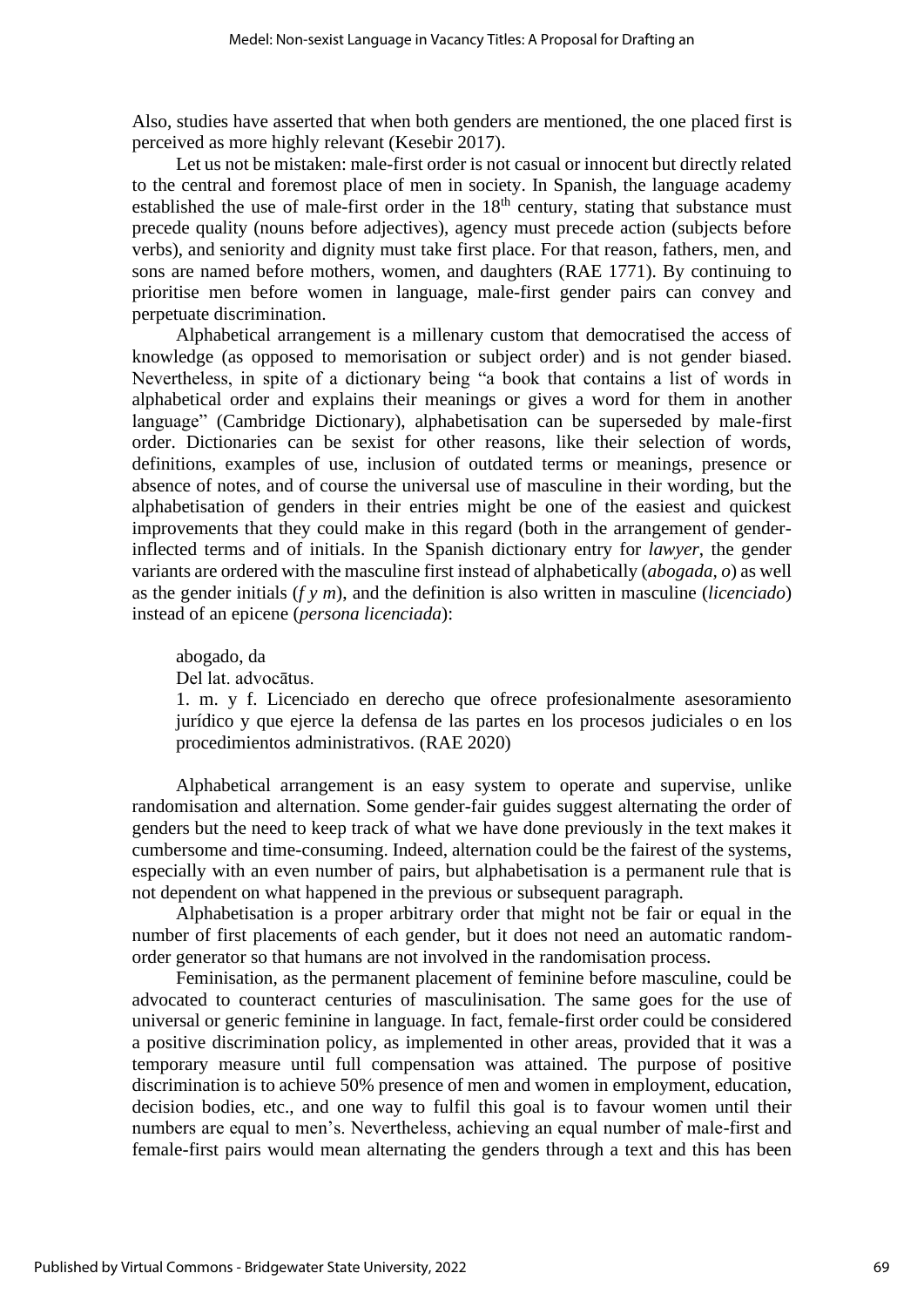shown to be impractical both in drafting and reviewing. In contrast, alphabetisation is a fair and practical method of gender pair sequencing.

# **Proposals in Drafting and Translation**

The two international organisations studied follow different gender language policies in the drafting of vacancy notices. The United Nations' online recruitment platform (careers.un.org) lists job titles in their neutral English form without the addition of *m/f*. In the description of responsibilities, personal pronouns are omitted, and only occasionally the gender pair of a pronoun is used (*him or her*). Despite the neutralisation of UN job advertisements, its career platform states from the start that the organisation strongly encourages women's applications despite neutralisation not necessarily being the most appropriate technique for this purpose.

The French version of the UN site shows a variety of neutralisation techniques in the job title list: full name of the position in both genders separated by a slash (*Directeur/Directrice*, *Réviseur/Réviseuse*), masculine form followed by the feminine ending in brackets (*Directeur(trice), Assistant(e)*), and invariable (neutral) nouns (*Chef, fonctionnaire, spécialiste*). In the French descriptions, gender pronoun pairs are also used (*ils ou elles*), together with gender pairs of nouns (*candidates ou candidats*). In this last instance, the feminine term is placed first. The added feminine ending (*e*) can be placed between brackets in adjectives (*handicapé(e)*). Finally, the feminine article is shown in brackets as in the following sentence: "Le (la) titulaire relève du (de la) Secrétaire général(e) et du (de la) Secrétaire général(e) adjoint(e) de la CNUCED." The recruitment website is only available in English and French, the working languages of the UN Secretariat.

| EN                                 |             | <b>FR</b>                         |     |
|------------------------------------|-------------|-----------------------------------|-----|
| DIRECTOR, ECONOMIC                 | $\mathbf N$ | Directeur/Directrice (affaires    | m/f |
| <b>AFFAIRS</b>                     |             | économiques)                      |     |
| Regional Director, Asia Pacific    | N           | Directeur(trice) régional(e),     | m/f |
| (Development Coordination Office), |             | Amérique latine et Caraïbes       |     |
| <b>Bangkok</b>                     |             | (Panama)                          |     |
| PROGRAMME MANAGEMENT               | $\mathbf N$ | Fonctionnaire chargé(e) de la     | m/f |
| <b>OFFICER</b>                     |             | gestion des programmes            |     |
| Human Rights Officer               | N           | Spécialiste des droits de l'homme | n   |
|                                    |             |                                   | m   |

**TABLE 1. Gender Specification in the UN's Job Titles List (EN, FR)**

It is worth noting that despite the evident efforts in French to specify both genders in the UN recruitment platform, the noun phrase *droits de l'homme* (rights of man) is still in its masculine form. In 2018, the French Republic's Haut Conseil à l'Egalité entre les femmes et les hommes stated its preference towards the non-sexist expression "human rights" (*droits humaines*) but it is proving hard to implement:

L'utilisation du terme « droits de l'Homme » - même avec une majuscule qui, par ailleurs, ne s'entend pas à l'oral - n'est pas un détail sémantique sans importance. Cette appellation n'est pas neutre, elle s'inscrit dans une Histoire française qui a longtemps exclu et invisibilisé les femmes. (Danielle; Sénac-Slawinsky; Gayraud & Guiraud 2018)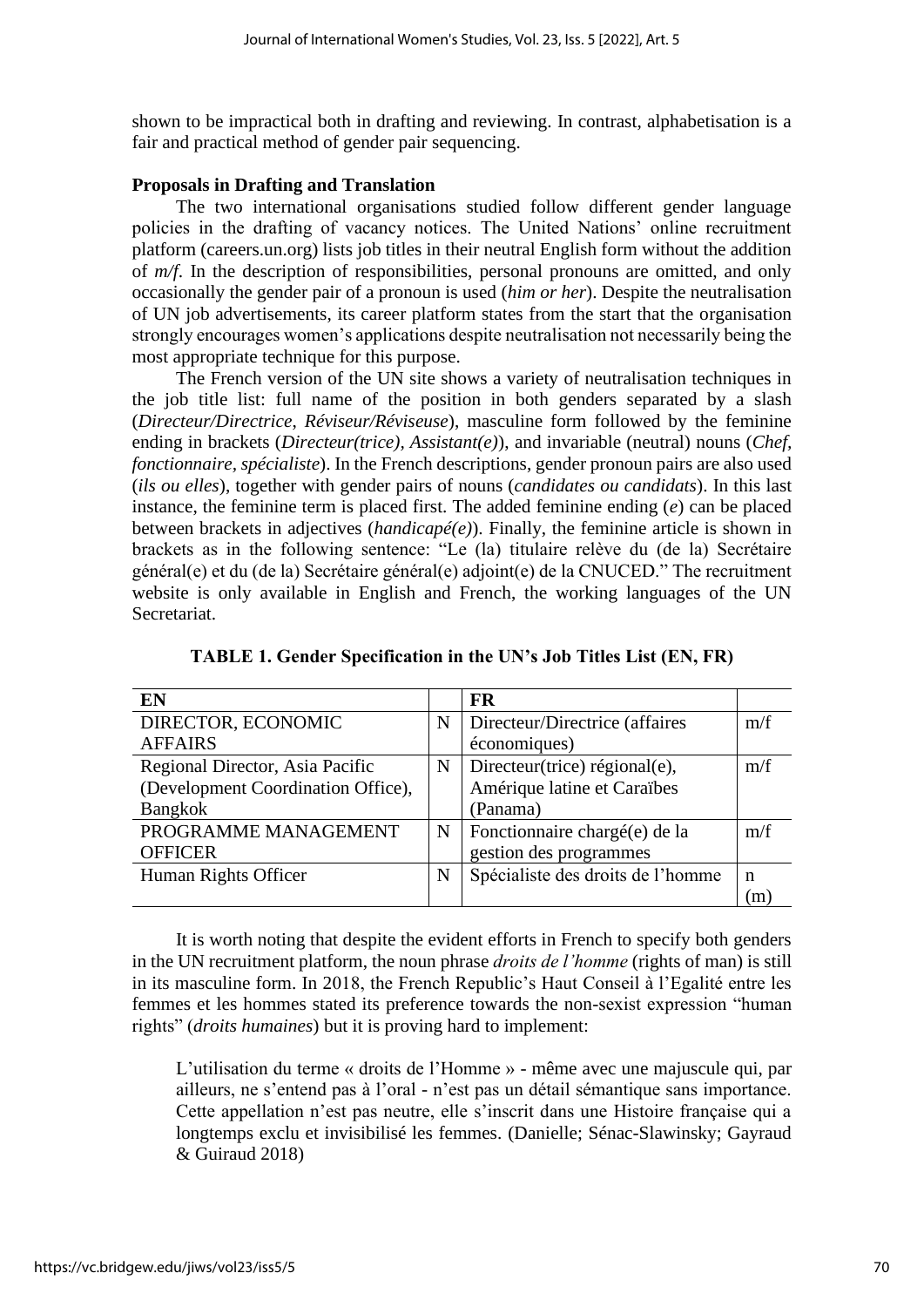The EU database of current job opportunities (EPSO) is available in the 24 official languages. At the time of writing this paper, no position included the "m/f" element on the English title list. Out of the 50 vacancies listed on the first page of the Spanish version, there is one collective noun (*personal*), 2 gender-specific formulations with the masculine form followed by the feminine ending after a slash (*secretarios/as, traductor/a*), 24 invariable nouns (*responsable, gerente, oficial, agente, especialista*, etc.), some with masculine adjectives, 15 masculine nouns (*correctores, director, experto*, etc.), 8 metonyms (*administración, apoyo, finanzas*, etc.), and no feminine nouns. The French version repeats the choices in Spanish but with only one gender-specific form (*assistant(e)*). German adds gender specification (*m/w*) after masculine nouns on 19 occasions, sometimes after names in English or gender-invariable nouns. The options used are manifold (*Assistent, Assistent (m/w), Assistent/-in*). Interestingly, the collective noun *personal* is also followed by *m/w*, even though it has no semantic gender since it does not refer to the sex of a person. As mentioned before, all cases of gender specification are in male-first order.

| EN                   |             | <b>DE</b>       |             | <b>ES</b>       |             | <b>FR</b>            |              |
|----------------------|-------------|-----------------|-------------|-----------------|-------------|----------------------|--------------|
| <b>National Desk</b> | $\mathbf n$ | Assistent/-in   | m/f         | Asistente de la | $\mathbf n$ | Assistant(e)         | m/f          |
| Assistant            |             | des Nationalen  |             | delegación      |             | du Bureau            |              |
|                      |             | <b>Büros</b>    |             | nacional        |             | Français             |              |
| <b>Business</b>      | $\mathbf n$ | <b>Business</b> | m/f         | Analista de     | $\mathbf n$ | Analyste             | m            |
| Analyst              |             | Analyst $(m/w)$ |             | negocio         |             | fonctionnel          |              |
| Information          | $\mathbf n$ | Informations-   | $\mathbf n$ | Tecnologías de  | $\mathbf n$ | Technologies         | $\mathbf n$  |
| and                  |             | und             |             | la información  |             | de                   |              |
| communicatio         |             | Kommunikatio    |             | y la            |             | <i>l'information</i> |              |
| n technology         |             | nstechnologie   |             | comunicación    |             | et de la             |              |
| (CAST                |             | (CAST           |             | (CAST           |             | communicati          |              |
| Permanent)           |             | Permanent)      |             | Permanent)      |             | on (CAST             |              |
|                      |             |                 |             |                 |             | Permanent)           |              |
| Childcare staff      | $\mathbf n$ | Kinderbetreuu   | m/f         | Personal de     | $\mathbf n$ | Personnel            | $\mathsf{n}$ |
| (CAST                |             | ngspersonal     |             | atención a la   |             | éducatif             |              |
| Permanent)           |             | $(m/w)$ (CAST   |             | infancia        |             | (CAST                |              |
|                      |             | Permanent)      |             | (CAST           |             | Permanent)           |              |
|                      |             |                 |             | Permanent)      |             |                      |              |
| Team Leader-         | $\mathbf n$ | Teamleiter      | $\mathbf n$ | Jefe del equipo | m           | Chef                 | m            |
| Communicatio         |             | Kommunikatio    |             | de              |             | d'équipe             |              |
| ns                   |             | n               |             | Comunicacion    |             | «Communica           |              |
|                      |             |                 |             | es              |             | tions»               |              |
| Maltese              | $\mathbf n$ | Übersetzer      | m/f         | Traductor/a de  | m/f         | Traducteur de        | m            |
| translator           |             | $(m/w)$ für     |             | maltés          |             | langue               |              |
|                      |             | maltesisch      |             |                 |             | maltaise             |              |

**TABLE 2. Gender Specification in the EU's Job Titles List (EN, DE, ES, FR)**

The inconsistencies observed in the use of non-sexist language techniques may be remedied by specifically stating the required expressions in regulations of compulsory use and through the establishment of specific guidelines and revision processes. The main rule would be to systematically mention both genders, fully spelled and alphabetised. For instance, the addition of the gender initials should follow invariable nouns (or genderless nouns in English), while gendered nouns can be written in full, separated by a slash, and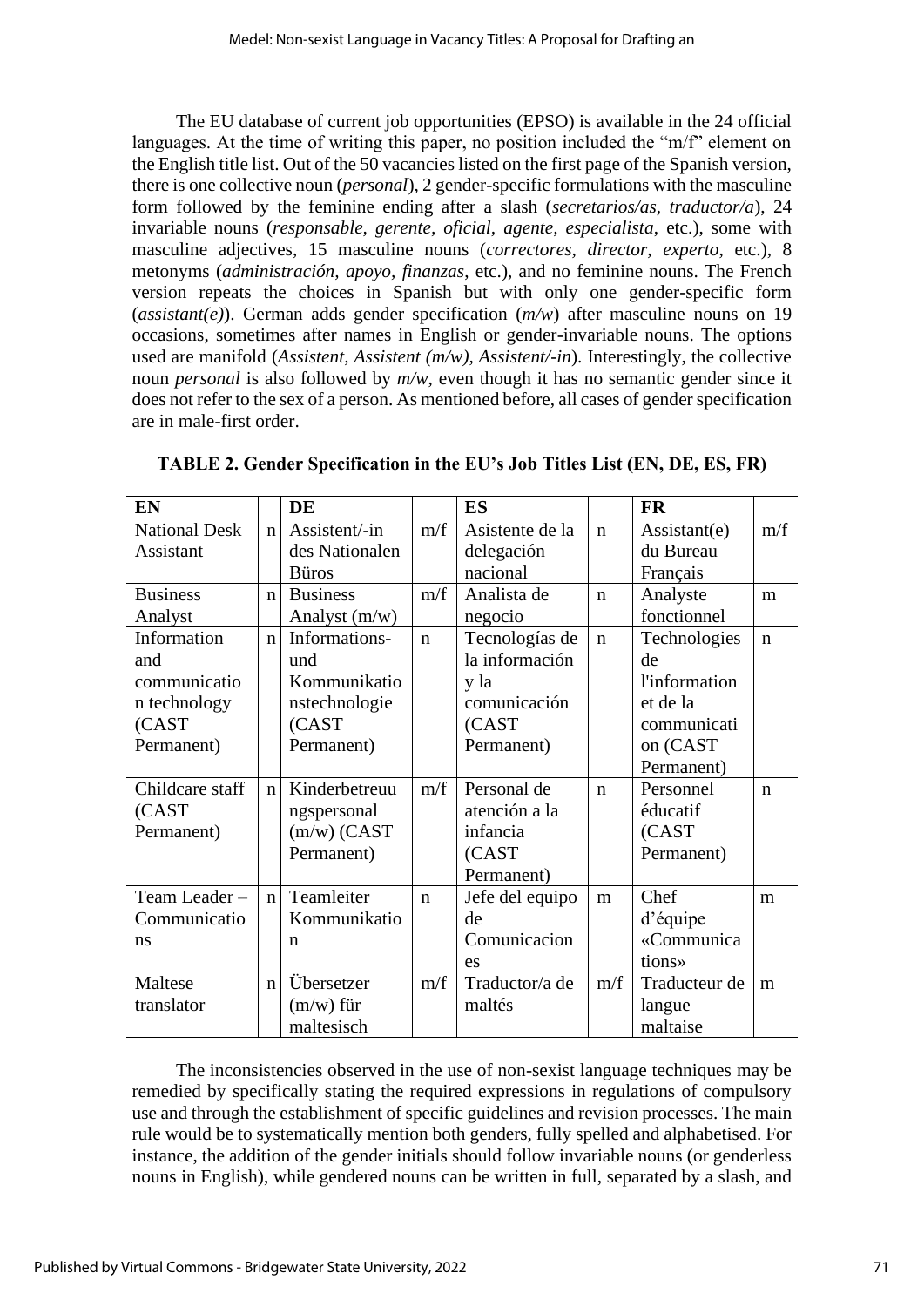alphabetically arranged. These techniques can be applied to the examples seen before in the four languages studied.

| EN                              | <b>Gender-fair EN</b>              | <b>Technique</b>   |
|---------------------------------|------------------------------------|--------------------|
| <b>National Desk Assistant</b>  | National Desk Assistant (f/m)      | Gender             |
|                                 |                                    | initials           |
| <b>Business Analyst</b>         | <b>Business Analyst</b><br>(f/m)   | Gender             |
|                                 |                                    | initials           |
| Information and                 | Information and communication      | Gender             |
| communication technology        | technology (CAST Permanent)        | initials           |
| (CAST Permanent)                | (f/m)                              |                    |
| Child care staff (CAST          | Child care staff (CAST)            | Gender             |
| Permanent)                      | Permanent) $(f/m)$                 | initials           |
| Team Leader -                   | Team Leader - Communications       | Gender             |
| Communications                  | (f/m)                              | initials           |
| Maltese translator              | Maltese translator $(f/m)$         | Gender             |
|                                 |                                    | initials           |
| DIRECTOR, ECONOMIC              | DIRECTOR, ECONOMIC                 | Gender             |
| <b>AFFAIRS</b>                  | $AFFAIRS$ (f/m)                    | initials           |
| Regional Director, Asia Pacific | Regional Director, Asia Pacific    | Gender             |
| (Development Coordination)      | (Development Coordination          | initials           |
| Office), Bangkok                | Office), Bangkok (f/m)             |                    |
| <b>PROGRAMME</b>                | <b>PROGRAMME</b>                   | Gender             |
| <b>MANAGEMENT OFFICER</b>       | <b>MANAGEMENT OFFICER</b><br>(f/m) | initials           |
| Human Rights Officer            | Human Rights Officer (f/m)         | Gender<br>initials |

**TABLE 3. Non-sexist Drafting Suggestion of Job Titles (EN)**

German, Spanish, and French admit two options in general: the specification of both genders with variable nouns and the addition of gender initials with invariable nouns, metonyms, and collective nouns. As stated before, it is important that the order is always alphabetical. The initials after a genderless (neutral) noun could encourage women's applications as it brings to the (female) candidate's mind an image of a successful women occupying that post.

| DE                              | <b>Gender-fair DE</b>      | <b>Technique</b> |
|---------------------------------|----------------------------|------------------|
| Assistent/-in des Nationalen    | Assistent/Assistentin des  | Gender           |
| <b>B</b> uros                   | Nationalen Büros           | specification    |
| Business Analyst (m/w)          | Business Analyst (m/w)     | Gender initials  |
| Informations- und               | Informations- und          | Gender initials  |
| Kommunikationstechnologie       | Kommunikationstechnologi   |                  |
| (CAST Permanent)                | $e$ (m/w) (CAST Permanent) |                  |
| Kinderbetreuungspersonal        | Kinderbetreuungspersonal   | Gender initials  |
| $(m/w)$ (CAST Permanent)        | (m/w) (CAST Permanent)     |                  |
| <b>Teamleiter Kommunikation</b> | Teamleiter/Teamleiterin    | Gender           |
|                                 | Kommunikation              | specification    |

**TABLE 4. Non-sexist Drafting Suggestion of Job Titles (DE)**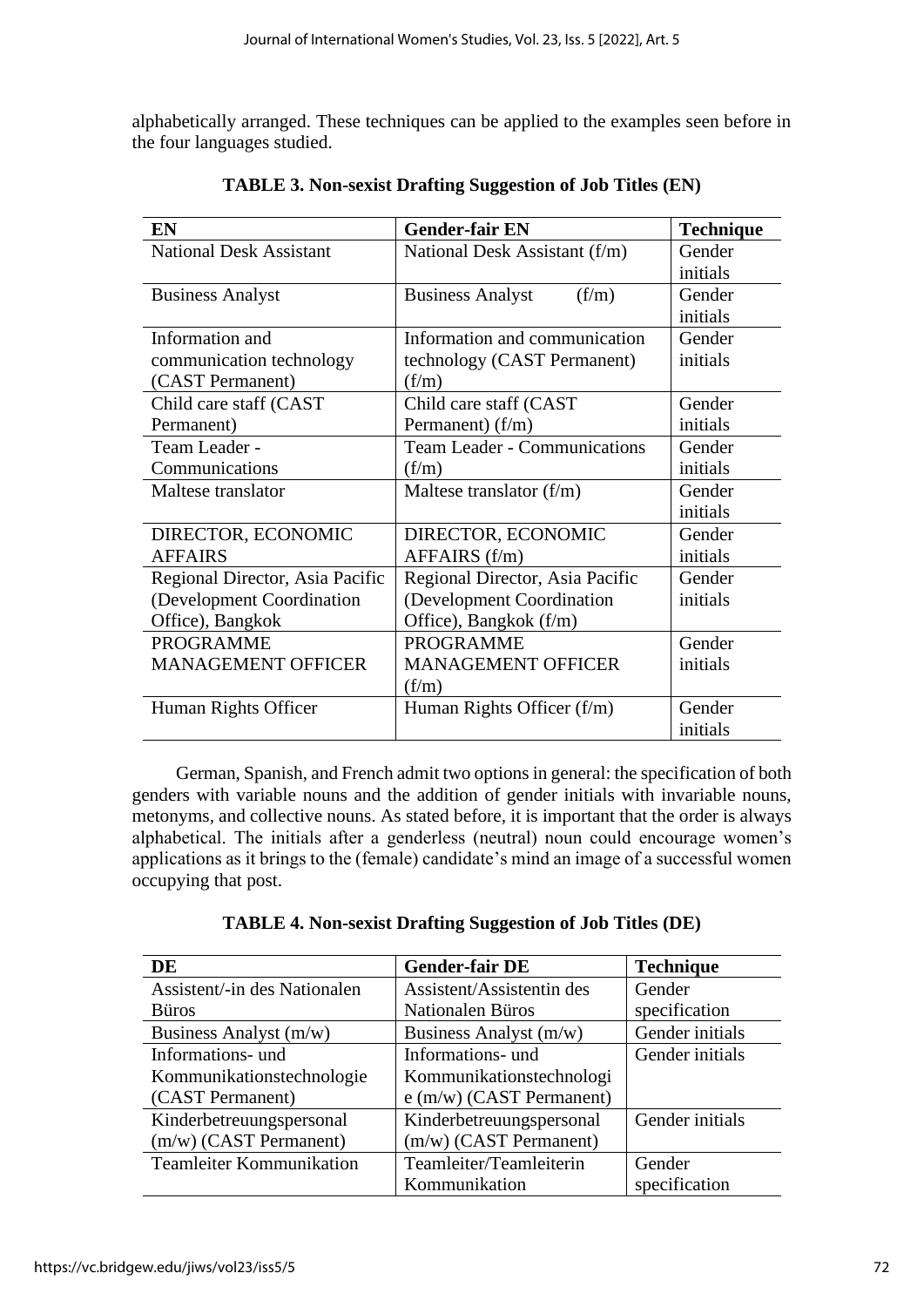| Ubersetzer $(m/w)$ für | Ubersetzer/Übersetzerin für   Gender |               |
|------------------------|--------------------------------------|---------------|
| maltesisch             | maltesisch                           | specification |

Spanish is a semantic-gender language where these non-sexist techniques can also be applied. Feminine positions should be spelled out and not reduced to an ending of their male counterparts for better visibility of women in language. Otherwise, women would be reduced to a slash or a bracket and a letter stemming from the masculine root.

| <b>ES</b>                  | <b>Gender-fair ES</b>      | <b>Technique</b> |
|----------------------------|----------------------------|------------------|
| Asistente de la delegación | Asistente de la delegación | Gender initials  |
| nacional                   | nacional $(h/m)$           |                  |
| Analista de negocio        | Analista de negocio (h/m)  | Gender initials  |
| Tecnologías de la          | Tecnologías de la          | Gender initials  |
| información y la           | información y la           |                  |
| comunicación (CAST         | comunicación (CAST         |                  |
| Permanent)                 | Permanent) $(h/m)$         |                  |
| Personal de atención a la  | Personal de atención a la  | Gender initials  |
| infancia (CAST Permanent)  | infancia (CAST Permanent)  |                  |
|                            | (h/m)                      |                  |
| Jefe del equipo de         | Jefa/Jefe del equipo de    | Gender           |
| Comunicaciones             | Comunicaciones             | specification    |
| Traductor/a de maltés      | Traductor/Traductora de    | Gender           |
|                            | maltés                     | specification    |

**TABLE 5. Non-sexist Drafting Suggestion of Job Titles (ES)**

In French, invariable vacancy nouns can be followed by *(h/f)* while variable nouns can be fully spelled in both genders alphabetically. Also, adjectives following invariable nouns need to express the feminine gender. Another gender-fair option used in French is the addition of a midline point to separate both endings (*délégué·e·s*). This technique can be applied to adjectives but not to nouns if it means reducing the female forms to an ending of the male form. The midline point in gender-variable adjectives is a space-saving option that nevertheless implies an improvement from the traditional masculine-only form but vacancy nouns must be written in full in both genders.

| <b>FR</b>                     | <b>Gender-fair FR</b>    | <b>Technique</b> |
|-------------------------------|--------------------------|------------------|
| Assistant(e) du Bureau        | Assistant/Assistante du  | Gender           |
| Français                      | Bureau Français          | specification    |
| Analyste fonctionnel          | Analyste fonctionnel·le  | Gender           |
|                               |                          | specification    |
| Technologies de l'information | Technologies de          | Gender initials  |
| et de la communication        | l'information et de la   |                  |
| (CAST Permanent)              | communication (CAST)     |                  |
|                               | Permanent) (h/f)         |                  |
| Personnel éducatif (CAST)     | Personnel éducatif (CAST | Gender initials  |
| Permanent)                    | Permanent) (h/f)         |                  |
| Chef d'équipe                 | Chef d'équipe            | Gender initials  |
| «Communications»              | «Communications» (h/f)   |                  |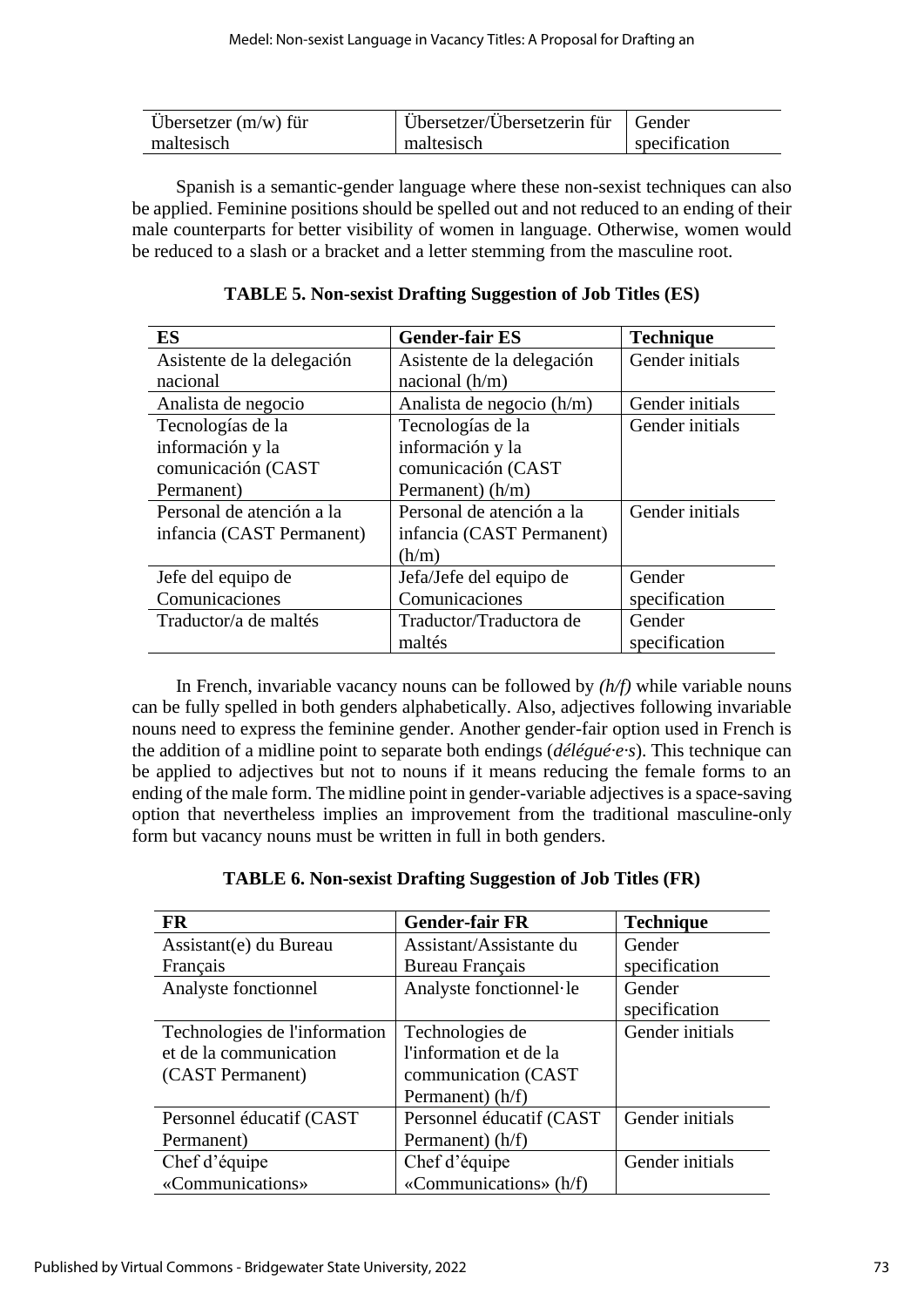| Traducteur de langue maltaise   | Traducteur/Traductrice de | Gender          |
|---------------------------------|---------------------------|-----------------|
|                                 | langue maltaise           | specification   |
| Directeur/Directrice (affaires) | Directeur/Directrice      | Gender          |
| économiques)                    | (affaires économiques)    | specification   |
| Directeur(trice) régional(e),   | Directeur/Directrice      | Gender          |
| Amérique latine et Caraïbes     | régional·e, Amérique      | specification   |
| (Panama)                        | latine et Caraïbes        |                 |
|                                 | (Panama)                  |                 |
| Fonctionnaire chargé(e) de la   | Fonctionnaire chargé e de | Gender          |
| gestion des programmes          | la gestion des programmes | specification   |
| Spécialiste des droits de       | Spécialiste des droits    | Gender initials |
| l'homme                         | humaines (h/f)            | Neutralisation  |

#### **Conclusion**

The disparities in gender expression observed in job vacancy titles, even within the same language, are not reflective of the application of uniform guidelines. French translations are sometimes gender-specific in different forms, with full spelling and a slash or brackets and feminine ending (*éditeur/éditrice, administrateur(trice)*), spelled in masculine (*coordonnateur*) or with a masculine adjective after an invariable noun (*juriste adjoint, chef adjoint*). Only in the first page, out of 10 results, 3 are masculine, 3 neutral, 2 gender-specific, and 2 remain in English. This is representative of an incoherent application of non-sexist language techniques despite a clear and uniform set of rules, perhaps too vague or at least not sufficiently precise in this particular area (titles of vacancy notices).

In English, all nouns in the first page of the UN career website are neutral and what is missing is an attempt to boost female applications by specifying both genders by stating the initials (*f/m*) after each position. Nevertheless, the present analysis only covers the headlines and not the body of the advertisements, which would need to be scanned in search of gender pronouns or to determine the use or absence of gender-fair techniques.

The study of the EU job site is more complex due to a considerably higher number of languages available (twenty-four compared to two in the UN General Secretariat). Given the space limitations of this paper, only four official EU languages were selected: English, French, German, and Spanish. A starting sample of six vacancy titles in four languages contains fourteen neutral, six gender-specific, and four masculine options. The most neutral language is English whereas French is the most masculine. German has the highest number of gender specifications. No feminine-only spellings are found in any of the pages.

The EU vacancy titles are more heterogeneous in the application of non-sexist strategies, perhaps due to the mentioned variety of this institution's guidelines and official languages. The difference between French EU and UN translations of job vacancy titles is critical, from mostly masculine (EU) to more gender-specific (UN).

Research has established the effects of language in job advertisements, especially regarding passive and action terms, and stereotypes of gender roles. In this sense, our proposal aspires to making women visible through language in general, and especially in areas where they are even less represented, such as top managerial positions and stereotypically masculine roles.

The simple set of instructions proposed in this paper has been applied with success in semantic (DE, ES, FR) and pronominal (EN) languages. The rules can be summarised as adding the initials *f/m* in brackets in alphabetical order after invariable or neutral position nouns, and fully specifying both genders also alphabetically, separated by a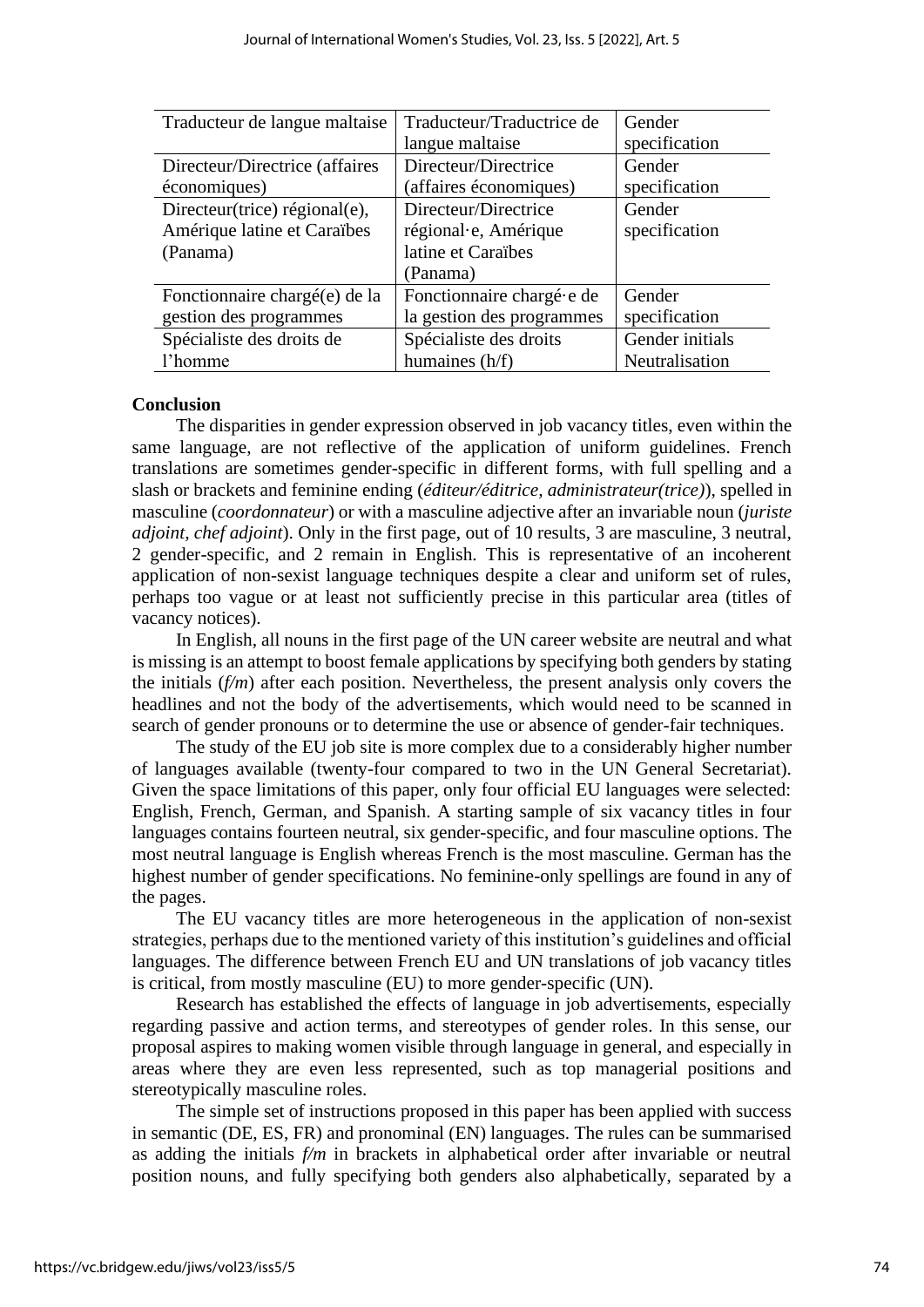slash, with gender variable nouns. These nouns do not need adding initials since they are already gender inflected. Ideally, any adjectives should be invariable (without gender traits) or otherwise be gender-specific, not masculinised.

These rules intend to make women visible already at the selection stage and consequently hope to increase female applications and access to employment. Many studies have observed the effects of sexist and non-sexist language in the appeal of job advertisements to women. Nevertheless, more research is necessary to quantify the importance of gender specification and to research the ratio of women to men that apply to vacancies that have been drafted with equality in mind. This is of particular importance in traditionally male sectors and managerial positions, where the gender gap is even more apparent.

While the techniques suggested are unlikely on their own to close the gender gap in the workplace, the language of job advertisements can be a door to equal participation of women in the job market. Non-sexist language is a tool that can be used in pursuit of feminism as the "social, economic, and political equality of the sexes" (Burkett & Brunell 2021: 1), but it needs simple, clear, and uniform rules for drafting and supervision of its application.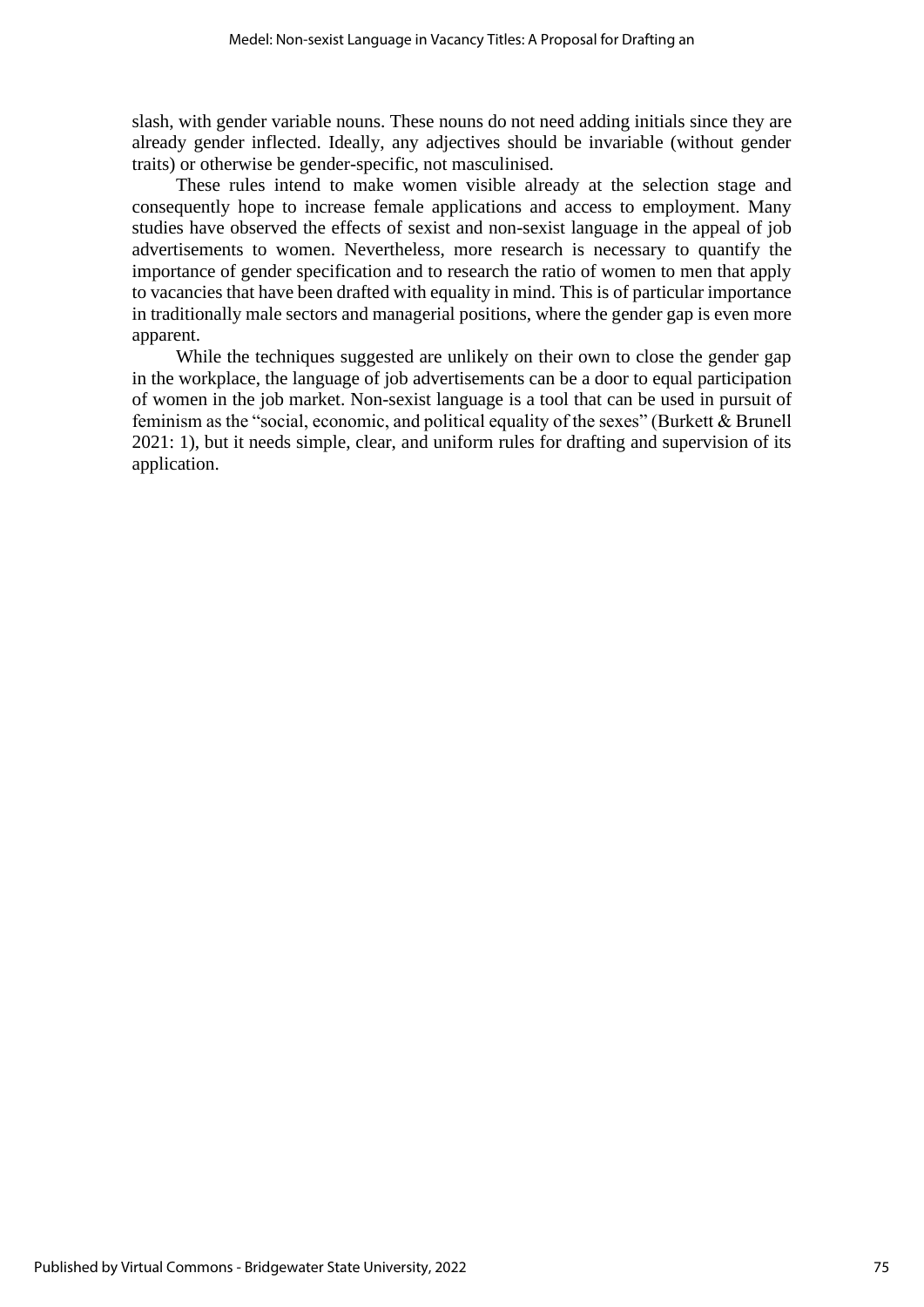# **References**

- "abogado, da." (2020) *Diccionario de la lengua española.* Madrid: Real Academia Española.<https://dle.rae.es/abogado?m=form>
- "dictionary." (2021) *Cambridge Advanced Learner's Dictionary & Thesaurus*. Cambridge: Cambridge University Press. <https://dictionary.cambridge.org/es/diccionario/ingles/dictionary>
- Accenture & Girls who code. (2019) "Resetting the tech culture. 5 strategies to keep women in tech." *Accenture.com.* https://www.accenture.com/\_acnmedia/PDF-134/Accenture-A4-GWC-Report-Final1.pdf
- Ammerman, Colleen & Boris Groysberg. (2021) "How to close he gender gap." *Harvard Business Review* May-June/2021. [https://hbr.org/2021/05/how-to-close](https://hbr.org/2021/05/how-to-close-the-gender-gap)[the-gender-gap](https://hbr.org/2021/05/how-to-close-the-gender-gap)
- Beghini, Valentina; Umberto Cattaneo & Emanuela Pozzan (ILO). (2019) *A quantum leap for gender equality: For a better future of work for all. Geneva: International* Labor Office. [https://www.ilo.org/wcmsp5/groups/public/---dgreports/---dcomm/-](https://www.ilo.org/wcmsp5/groups/public/---dgreports/---dcomm/---publ/documents/publication/wcms_674831.pdf) [--publ/documents/publication/wcms\\_674831.pdf](https://www.ilo.org/wcmsp5/groups/public/---dgreports/---dcomm/---publ/documents/publication/wcms_674831.pdf)
- Bem, Sandra & Daryl Bem. (1973) "Does sex-biased job advertising 'aid and abet' sex discrimination?" *Journal of Applied Social Psychology* 1, pp. 6-18.
- Burkett, Elinor & Laura Brunell. (2021) "Feminism." *Encyclopedia Britannica*. <https://www.britannica.com/topic/feminism>
- COE. (1990) *Recommendation no. R (90) 4 of the Committee of Ministers to the Member States on the elimination of sexism from language*. Strasbourg: Council of Europe.<https://rm.coe.int/1680505480>
- EU. (2021) *2021 report on gender equality in the EU*. Luxembourg: Office of Publications of the European Union. [https://ec.europa.eu/info/sites/default/files/aid\\_development\\_cooperation\\_fundam](https://ec.europa.eu/info/sites/default/files/aid_development_cooperation_fundamental_rights/annual_report_ge_2021_en.pdf) [ental\\_rights/annual\\_report\\_ge\\_2021\\_en.pdf](https://ec.europa.eu/info/sites/default/files/aid_development_cooperation_fundamental_rights/annual_report_ge_2021_en.pdf)
- Gaucher, Danielle; Justin Friesen & Aaron C. Key (2011) "Evidence that gendered wording in job advertisements exists and sustains gender inequality." *Journal of Personality and Social Psychology* 101:1, pp. 109-28. <https://doi.org/10.1037/a0022530>
- González, María José; Clara Cortina & Jorge Rodríguez-Menés. (2019) "The role of gender stereotypes in hiring: a field experiment." *European Sociological Review*  35:2, pp. 187-204.<https://doi.org/10.1093/esr/jcy055>
- Haro Gómez, Loli (ed.). (2010) *Estudio de investigación. Análisis del sexismo en las ofertas de empleo.* Valladolid: Dirección General de la Mujer de la Junta de Castilla y León.

[https://www.tusitio.org/archivos/0800000037/Publicaciones%20IO%20CCB/An](https://www.tusitio.org/archivos/0800000037/Publicaciones%20IO%20CCB/An%C3%A1lisis%20sexismo%20en%20las%20ofertas%20de%20empleo.pdf) [%C3%A1lisis%20sexismo%20en%20las%20ofertas%20de%20empleo.pdf](https://www.tusitio.org/archivos/0800000037/Publicaciones%20IO%20CCB/An%C3%A1lisis%20sexismo%20en%20las%20ofertas%20de%20empleo.pdf)

- Bousquet, Danielle; Réjane Sénac-Slawinsky; Alice Gayraud & Claire Guiraud. (2018) *Pour une Constitution garante de l'égalité femmes-hommes*. Paris: Haute Conseil à l'égalité entre les femmes et les hommes (HCE). [https://www.vie](https://www.vie-publique.fr/sites/default/files/rapport/pdf/184000234.pdf)[publique.fr/sites/default/files/rapport/pdf/184000234.pdf](https://www.vie-publique.fr/sites/default/files/rapport/pdf/184000234.pdf)
- Hodel, Lea; Magdalena Formanowicz; Sabine Sczesny; Jana Valdrová & Lisa von Stockhausen. (2017) "Gender-fair language in job advertisements: A crosslinguistic and cross-cultural analysis." *Journal of Cross-Cultural Psychology*  48(3), pp. 384-401.<https://doi.org/10.1177/0022022116688085>
- Ignatova, Maria. (Linkedin) (2019) "New report: women apply to fewer jobs than men, but are more likely to get hired." *Talent blog.*